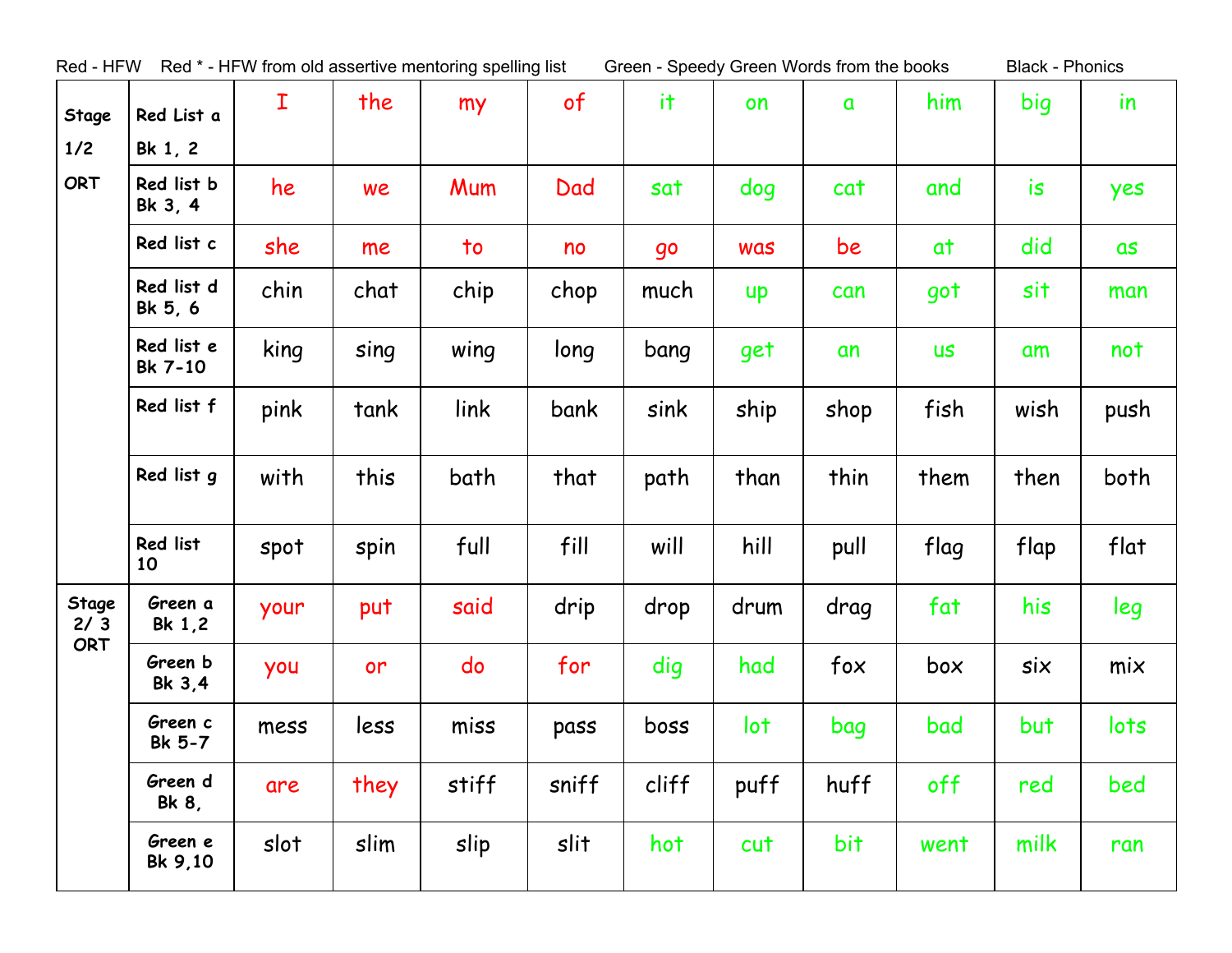| Stage<br>4 ORT             | Purple a<br>Bk 1, 2          | fast    | must      | lost   | stop       | just  | best  | last   | help  | going        | left        |
|----------------------------|------------------------------|---------|-----------|--------|------------|-------|-------|--------|-------|--------------|-------------|
|                            | Purple b<br>Bk 3.4           | baby    | match     | catch  | witch      | pitch | hatch | hid    | has   | swim         | jump        |
|                            | Purple c<br>Bk 5,6,7         | trap    | trip      | clap   | class      | club  | plum  | plug   | sand  | <b>cross</b> | next        |
|                            | Purple d<br>Bk 8-10          | duck    | truck     | back   | stick      | sack  | drink | trick  | rock  | black        | neck        |
| Stage<br>5<br><b>ORT</b>   | Pink a<br>Bk 1,2             | all     | like      | I've   | want       | call  | her   | live   | love  | have         | ball        |
|                            | Pink b<br>Bk 3,4             | think   | thank     | thing  | bring      | swing | if    | from   | hand  | soft         | ask         |
|                            | Pink c<br>Bk 5-7<br>ay, ee   | $half*$ | way       | day    | say        | may   | away  | need   | keep  | been         | See         |
|                            | Pink d<br>Bk 8.9<br>igh, ow  | some    | <b>SO</b> | night  | right      | might | light | throw  | low   | grow         | <b>SNOW</b> |
|                            | Pink e<br><b>Bk 10</b><br>Oo | too     | cool      | mood   | <b>Z00</b> | moon  | spoon | pool   | food  | stool        | fool        |
| <b>Stage</b><br><b>ORT</b> | Orange a<br>Bk 1,2<br>ay ee  | what    | spray     | play   | stay       | tray  | sleep | tree   | three | feel         | green       |
| 6                          | Orange b                     | high    | fright    | bright | tight      | flow  | show  | yellow | blow  | glow         | know        |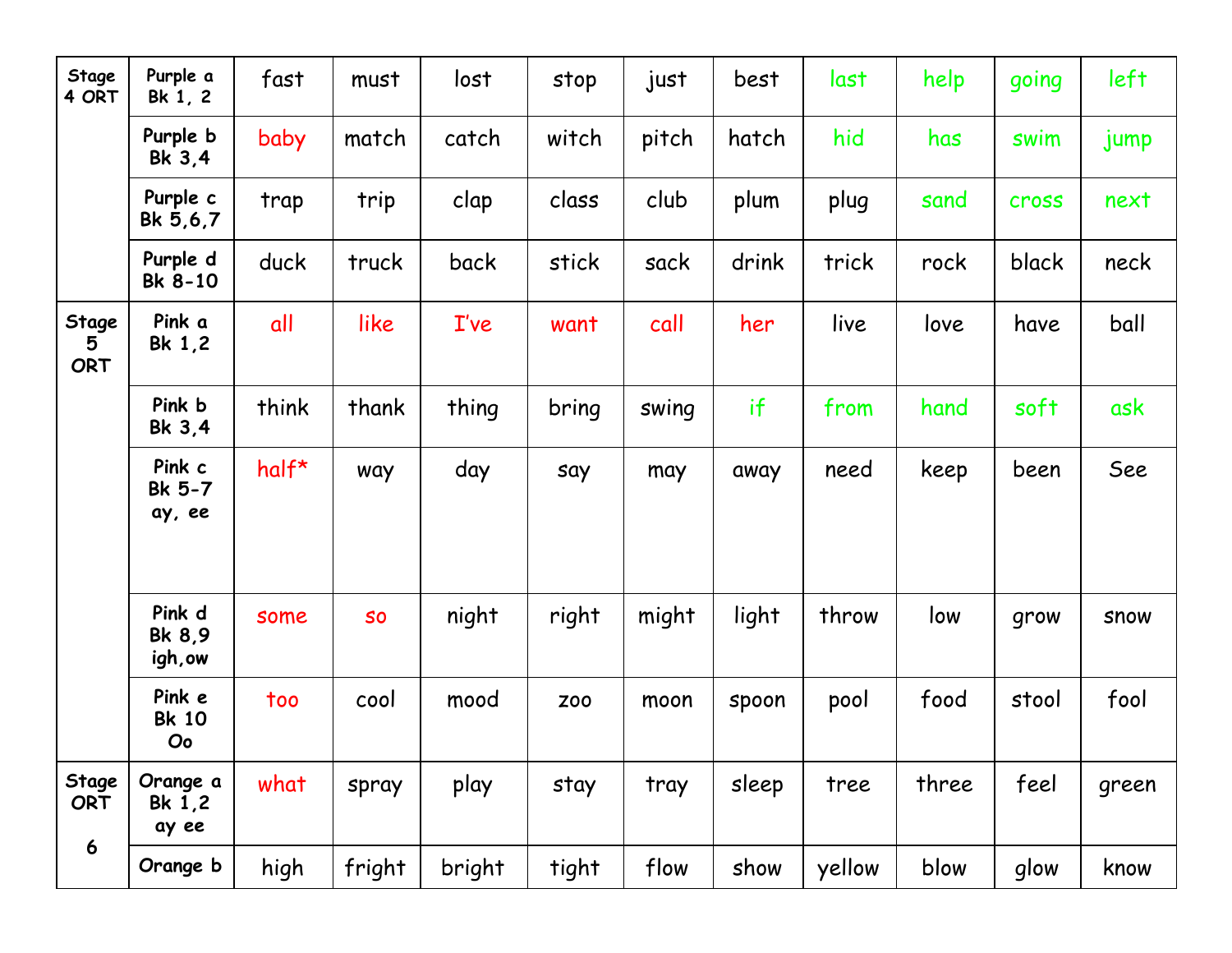|                                                | Bk 3,4<br>igh, ow                    |                         |             |        |          |       |         |         |         |         |        |
|------------------------------------------------|--------------------------------------|-------------------------|-------------|--------|----------|-------|---------|---------|---------|---------|--------|
|                                                | Orange c<br>Bk 5,6,7<br>Oo, oo       | $new*$                  | $k$ new $*$ | good   | cook     | shook | wood    | took    | look    | book    | foot   |
|                                                | Orange d<br>Bk 8,<br>Or, oor,<br>ore | old                     | sort        | short  | sport    | poor  | door    | worn    | more    | core    | store  |
|                                                | Orange e<br>Bk 9,10<br>air, ir       | hair                    | fair        | air    | stair    | chair | first   | bird    | girl    | dirt    | third  |
|                                                | Orange f<br>Bk 10,11<br>ou, oy, oi   | out                     | our         | loud   | mouth    | shout | toy     | boy     | enjoy   | join    | coin   |
| <b>ORT</b><br>Stage<br>$\overline{\mathbf{7}}$ | Yellow a<br>Bk 1,2<br>ck             | watch                   | <b>Saw</b>  | school | $can't*$ | shock | stuck   | quick   | thick   | black   | clock  |
|                                                | Yellow b<br>Bk 3,4<br>e, ea          | small                   | were        | don't* | fresh    | test  | weather | head    | bread   | feather | spread |
|                                                | Yellow c<br>Bk 5,6<br>00, ay         | who                     | tall        | one    | brother  | shook | cook    | Sunday  | holiday | always  | spray  |
|                                                | Yellow d<br>Bk 7, 8<br>ee,igh        | $\mathbf{I}'\mathbf{m}$ | there       | seen   | knee     | sweet | queen   | tonight | high    | fight   | sight  |
|                                                | Yellow e<br>Bk 9,10                  | their                   | fall        | any    | where    | wall  | window  | below   | throw   | slow    | yellow |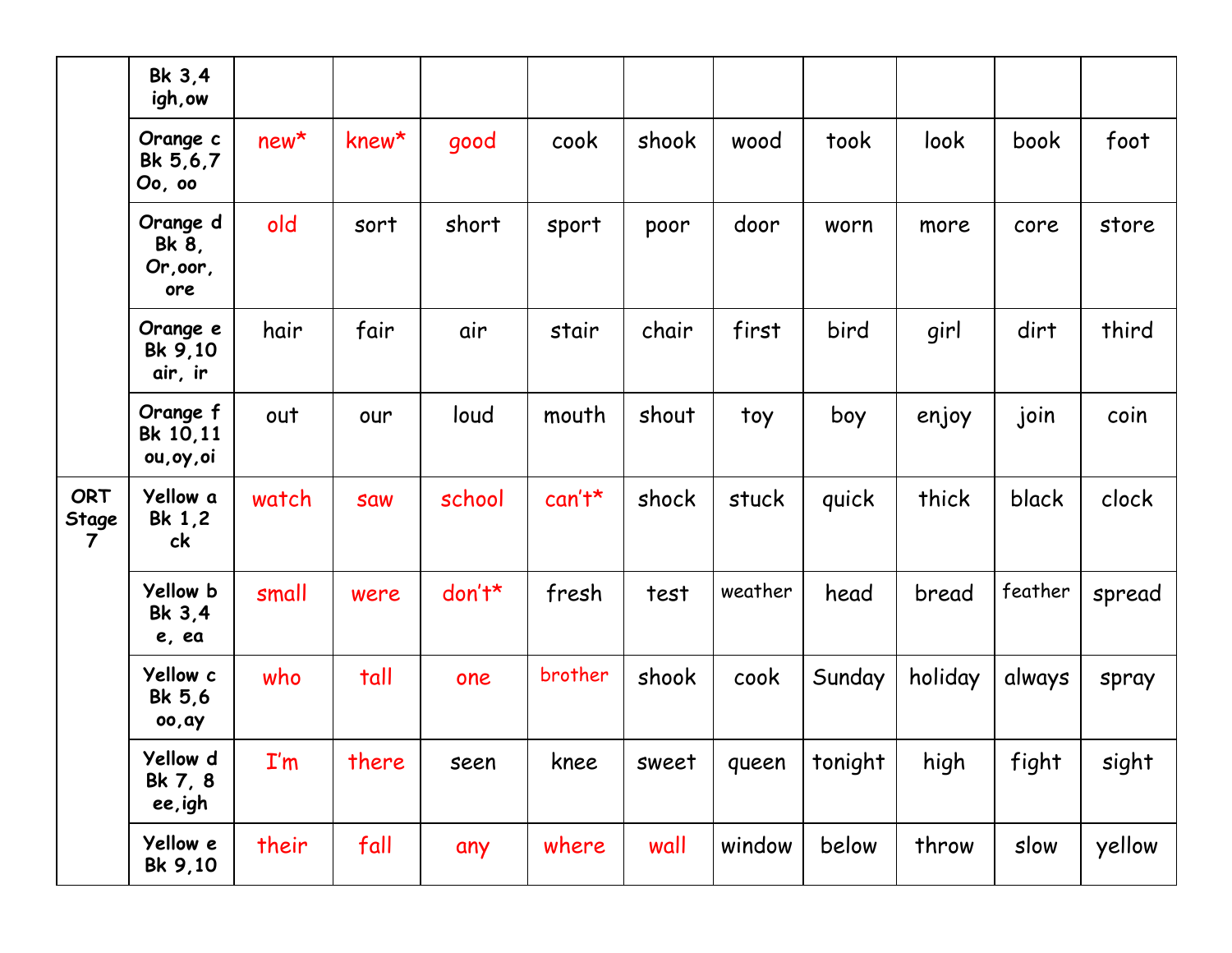|                                       | ow, oo,<br>00                                                  |         |        |        |        |       |         |       |        |        |            |
|---------------------------------------|----------------------------------------------------------------|---------|--------|--------|--------|-------|---------|-------|--------|--------|------------|
| <b>ORT</b><br>Stage<br>$\overline{7}$ | Blue a<br>Bk 1,2<br>ar, or,<br>oor, ore                        | does    | other  | two    | far    | part  | arm     | start | before | floor  | horse      |
|                                       | Blue b<br>Bk 3, 4<br>air, ir                                   | would   | water  | could  | whirl  | twirl | shirt   | fairy | lair   | hairy  | pair       |
|                                       | Blue c<br>Bk 5,6<br>ou, oi, oy                                 | anyone  | over   | wasn't | once   | son   | little* | found | sound  | house  | ground     |
|                                       | Blue d<br>Bk 7,8<br>$ay, a-e, a$<br>ee, ea, e, y               | name    | made   | make   | take   | teeth | please  | leave | least  | really | happy      |
|                                       | Blue e<br>Bk 9,10<br>igh, i-e,<br>ie, y, ow,<br>$0 - e, 0e, 0$ | whole   | people | small  | life   | five  | time    | why   | by     | home   | hope       |
| <b>ORT</b><br>Stage<br>8/9            | Grey a<br>Bk 1,2<br>00, u-e, ue,<br>or, oor, ore<br>, aw       | through | should | come   | many   | use   | June    | tune  | huge   | claw   | <b>Saw</b> |
|                                       | Grey b<br>Bk 3,4<br>are, air, ir<br>, ur, er                   | mother  | care   | share  | dare   | hurt  | turn    | paper | never  | better | after      |
|                                       | Grey c                                                         | above   | father | here   | bought | buy   | how     | now   | down   | found  | round      |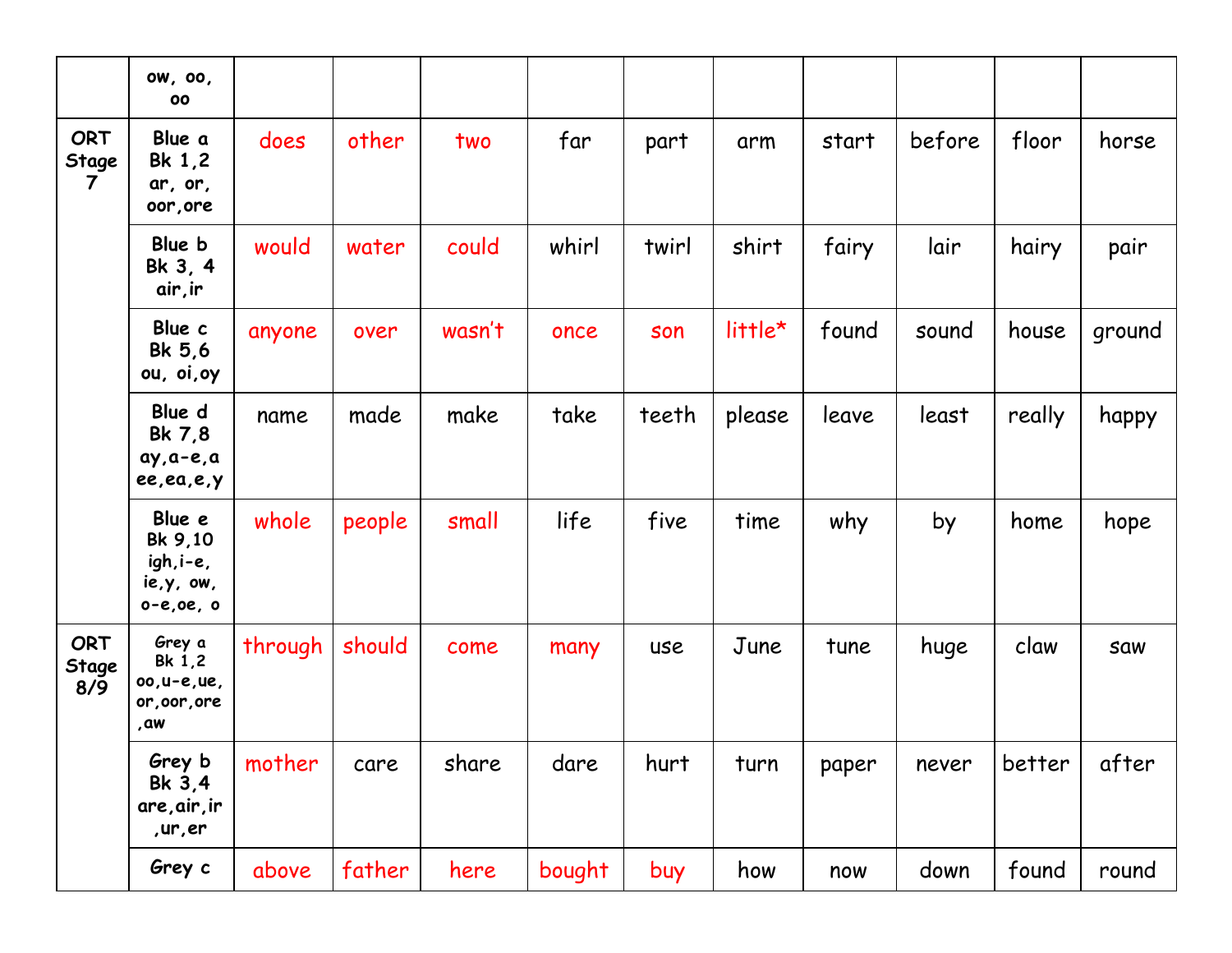| <b>Bk 5</b><br>ou, ow,                              |        |                     |             |            |                   |                   |           |              |                  |           |
|-----------------------------------------------------|--------|---------------------|-------------|------------|-------------------|-------------------|-----------|--------------|------------------|-----------|
| Grey d<br>Bk 6<br>$ai, a-e, ai,$<br>aigh, a         | rain   | paid                | train       | again      | tail              | came              | date      | late         | same             | cake      |
| Grey e<br>Bk 7,8<br>$ow, o-e,$<br>0a, 0,            | anyone | laugh*              | these*      | over*      | $very*$           | $when*$           | broke     | those        | note             | wrote     |
| Grey f<br>Bk 9, 10<br>ire, ear,<br>ure, ture        | walk   | great               | fear        | year       | dear              | near              | hear      | mixture      | pure             | picture   |
| Grey g<br><b>Bk</b> 11<br>tion                      | caught | worse               | everyone    | another    | option            | fiction           | nation    | station      | friction         | motion    |
| Grey h<br><b>Bk 12</b><br>ous, cious,<br>tious      | talk   | thought             | because     | sister*    | across<br>$\star$ | almost<br>$\star$ | enormous  | dangerous    | poisonous        | precious  |
| Grey i<br><b>Bk 13</b><br>able, ible,<br>ably, ibly | wear   | children<br>$\star$ | comfortable | incredible | sensible          | horrible          | available | breakable    | terrible         | enjoyable |
| <b>HFW</b> old<br>list<br>3b/3a                     | began* | asked*              | friend*     | $every*$   | $g$ one*          | $g$ reat $*$      | $find*$   | morning<br>* | heard<br>$\star$ | $coming*$ |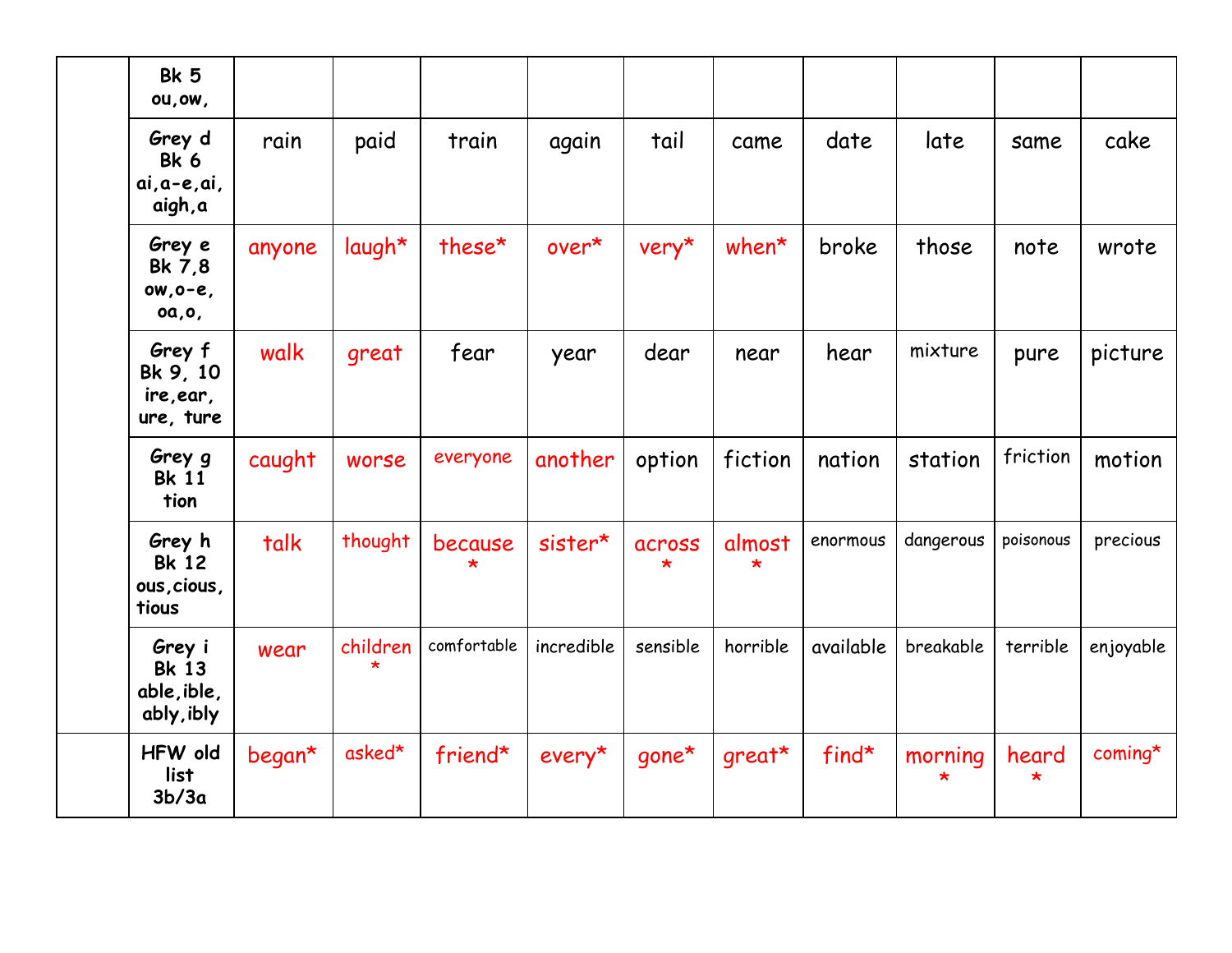## KS2

| <b>HFW</b><br>List 4       | eyes    | talking       | only     | opened        | <b>SOON</b> | started       | today   | along         | tried        | work          |
|----------------------------|---------|---------------|----------|---------------|-------------|---------------|---------|---------------|--------------|---------------|
| Soft c                     | certain | city          | centre   | price         | twice       | face          | police  | excellen<br>ϯ | bicycle      | except        |
| <b>HFW</b><br>List 4       | animals | under         | around   | walked        | caught      | didn't        | why     | balloon       | being        | differe<br>nt |
| Soft g                     | age     | danger        | urgent   | gentle        | large       | angel         | village | strange       | bridge       | cottage       |
| <b>HFW</b><br>List 4       | brought | does          | change   | during        | betwee<br>n | clothes       | earth   | birthda       | Monday       | Wednes<br>day |
| Plurals                    | baby    | babies        | fairies  | wolves        | knives      | leaves        | lady    | ladies        | thief        | thieves       |
| <b>HFW</b><br>List 5       | follow  | leave         | word     | importa<br>nt | goes        | inside        | jumped  | money         | number       | young         |
| Short<br>vowel<br>doubling | stopped | sitting       | dropped  | swimmin<br>9  | running     | slipped       | tripped | clapping      | chatting     | bigger        |
| <b>HFW</b><br>List 5       | while   | sound         | outside  | second        | still       | own           | such    | somethi<br>ng | suddenl<br>Y | sometim<br>es |
| le words                   | uncle   | handle        | terrible | struggle      | battle      | table         | angle   | middle        | puzzle       | jungle        |
| <b>HFW</b><br>List 5       | place   | yesterd<br>ay | world    | turned        | write       | togethe<br>'n | used    | without       | told         | woke          |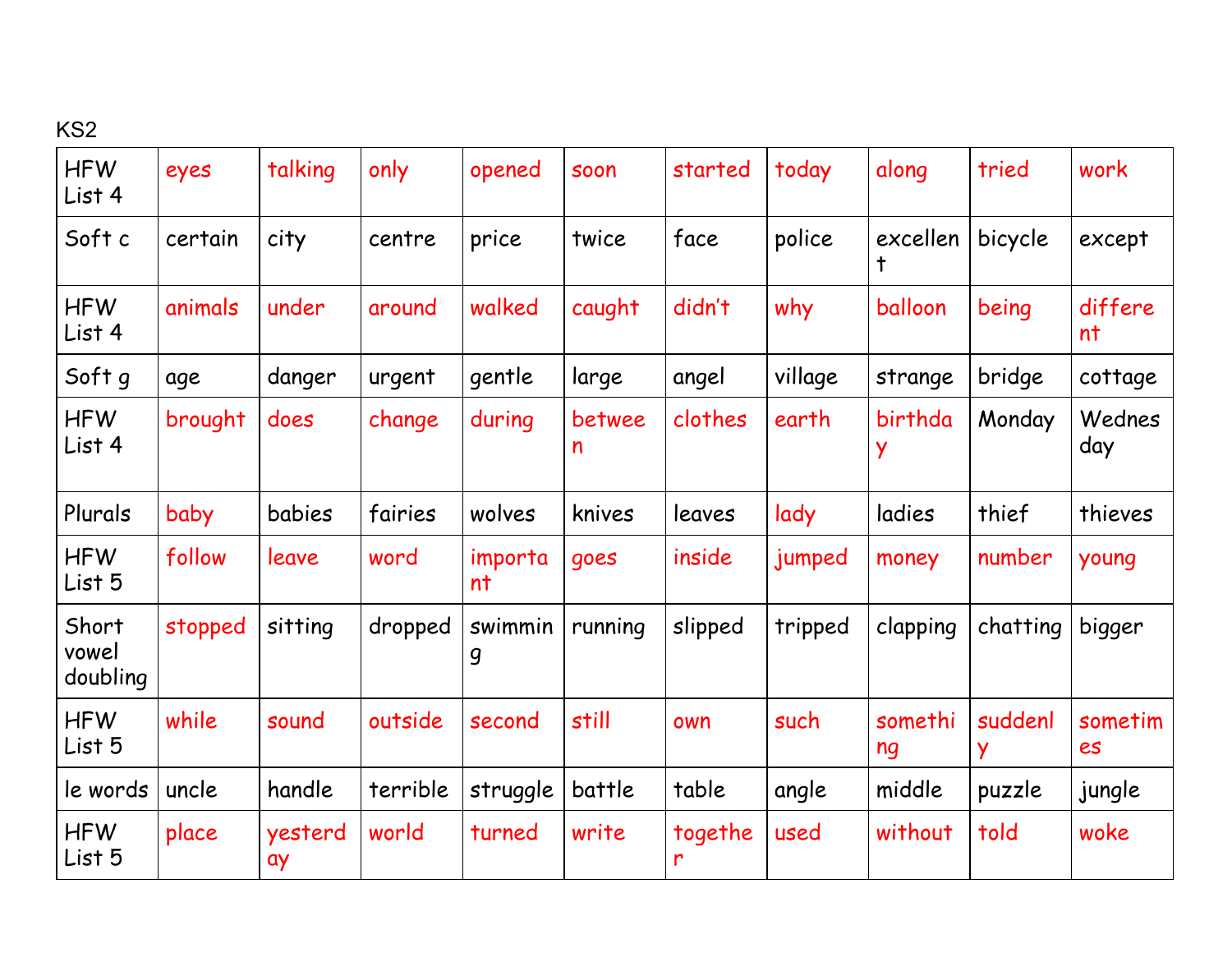| -al, -il,<br>-el              | until          | April           | pencil        | usual           | equal         | individu<br>αl | royal          | jewel         | label                  | travel        |
|-------------------------------|----------------|-----------------|---------------|-----------------|---------------|----------------|----------------|---------------|------------------------|---------------|
| <b>HFW</b><br>Yr 3/4<br>words | actual         | address         | althoug<br>h  | answer          | appear        | arrive         | believe        | breath        | breathe                | build         |
| $-en, -on,$<br>$-an, -in$     | garden         | upon            | often         | woman           | listen        | dragon         | reason         | orphan        | hidden                 | cousin        |
| HFW Yr<br>3/4<br>words        | busy           | busines<br>S    | calenda<br>r  | caught          | woman         | century        | women          | circle        | complet<br>e           | conside<br>r  |
| -tion,<br>-sion               | action         | addition        | directio<br>n | imaginat<br>ion | infectio<br>n | discussi<br>on | confessi<br>on | decision      | division               | explosio<br>n |
| HFW Yr<br>3/4<br>words        | continue       | decide          | describ<br>e  | January         | difficul<br>t | disappe<br>ar  | early          | eight         | enough                 | exercis<br>e  |
| -ent,<br>-ant,<br>-ment       | acciden<br>t   | ancient         | violent       | parent          | importa<br>nt | giant          | distant        | treatme<br>nt | argumen<br>$\mathsf t$ | enjoyme<br>nt |
| <b>HFW</b>                    | experie<br>nce | experim<br>ent  | extrem<br>e   | famous          | favourit<br>e | Februar        | forward<br>S   | fruit         | group                  | guard         |
| -ence,<br>-ance               | differe<br>nce | patienc<br>e    | silence       | science         | sentenc<br>e  | balance        | appeara<br>nce | ambulan<br>ce | <i>i</i> mporta<br>nce | entranc<br>e  |
| <b>HFW</b>                    | guide          | further<br>more | heart         | height          | imagine       | increase       | weight         | interest      | island                 | knowled<br>ge |